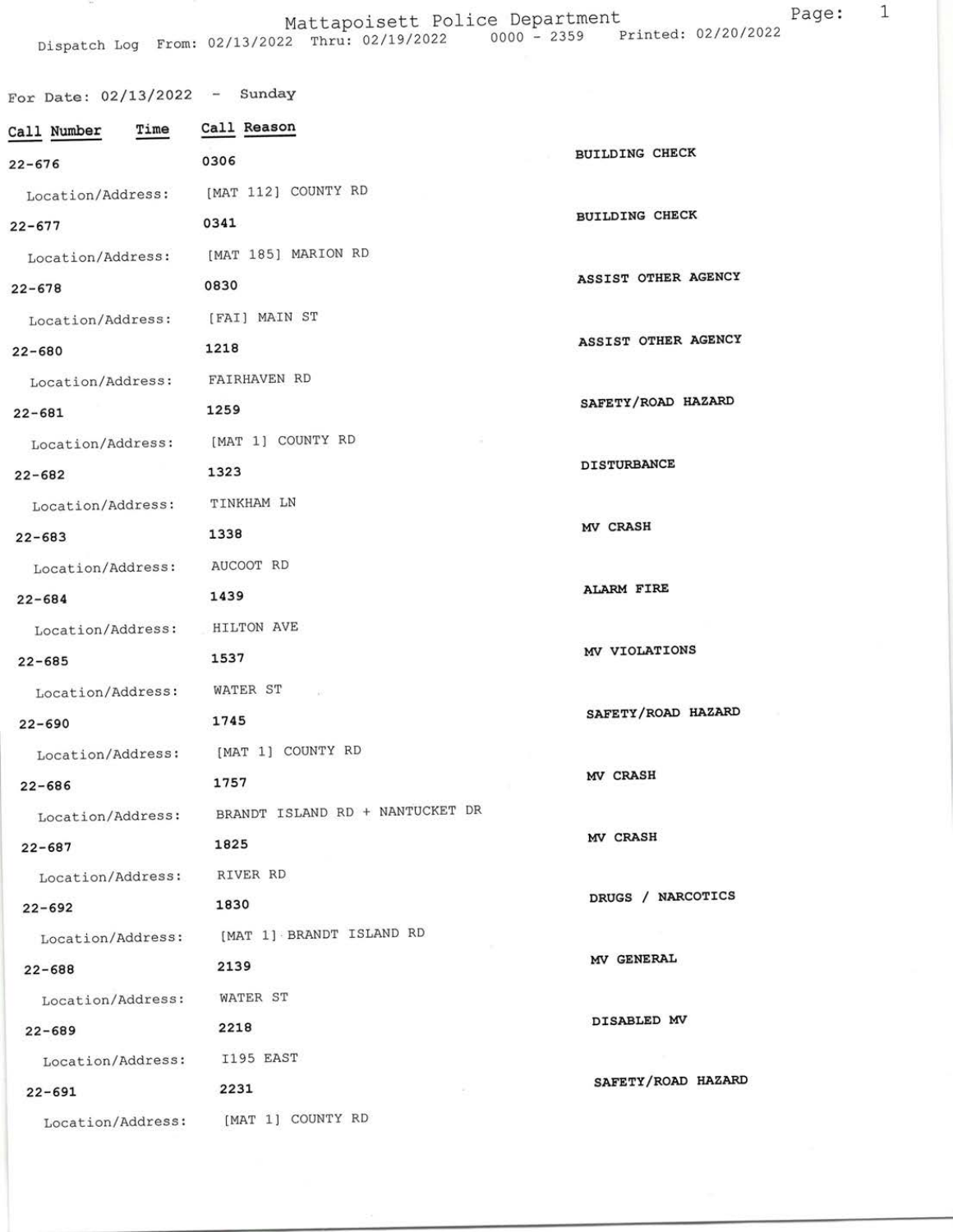## Mattapoisett Police Department<br>Dispatch Log From: 02/13/2022 Thru: 02/19/2022 0000 - 2359 Printed: 02/20/2022

| For Date: $02/14/2022$ - Monday       |                                          |                     |
|---------------------------------------|------------------------------------------|---------------------|
| $22 - 693$                            | 0654                                     | <b>MV GENERAL</b>   |
| Location/Address: I195 WEST           |                                          |                     |
| $22 - 694$                            | 0714                                     | <b>ALARM FIRE</b>   |
| Location/Address: [MAT 177] COUNTY RD |                                          |                     |
| $22 - 695$                            | 0812                                     | MV CRASH            |
| Location/Address:                     | COUNTY RD                                |                     |
| $22 - 696$                            | 1222                                     | HOUSE CHECK         |
| Location/Address: RANDALL RD          |                                          |                     |
| $22 - 699$                            | 1808                                     | ASSIST OTHER AGENCY |
| Location/Address: TINKHAM LN          |                                          |                     |
| $22 - 700$                            | 1923                                     | MV VIOLATIONS       |
|                                       | Location/Address: NORTH ST + EDGEWOOD LN |                     |
| $22 - 701$                            | 2215                                     | ASSIST OTHER AGENCY |
| Location/Address: [MAI] MILL ST       |                                          |                     |
| $22 - 702$                            | 2235                                     | ASSIST OTHER AGENCY |
| Location/Address: [MAI] WATER ST      |                                          |                     |
| $22 - 703$                            | 2248                                     | ASSIST OTHER AGENCY |
|                                       | Location/Address: [FAI] WASHINGTON ST    |                     |
| For Date: $02/15/2022 -$ Tuesday      |                                          |                     |
| $22 - 704$                            | 0654                                     | RADAR ASSIGNMENT    |
|                                       | Location/Address: [MAT 139] MARION RD    |                     |
| $22 - 705$                            | 0703                                     | RADAR ASSIGNMENT    |
|                                       | Location/Address: [MAT 139] MARION RD    |                     |
| $22 - 707$                            | 0715                                     | BE ON THE LOOK OUT  |
|                                       | Location: BRIDGEWATER PD                 |                     |
| $22 - 706$                            | 0716                                     | MV VIOLATIONS       |
|                                       | Location/Address: NORTH ST + KESTREL LN  |                     |
| $22 - 708$                            | 0934                                     | MV VIOLATIONS       |
|                                       | Vicinity of: NORTH ST + MAPLEWOOD ST     |                     |
| $22 - 709$                            | 1319                                     | MV VIOLATIONS       |
|                                       | Location/Address: COUNTY RD + NORTH ST   |                     |
| $22 - 711$                            | 1347                                     | ALARM MEDICAL       |
|                                       | Location/Address: [MAT 195] ACUSHNET RD  |                     |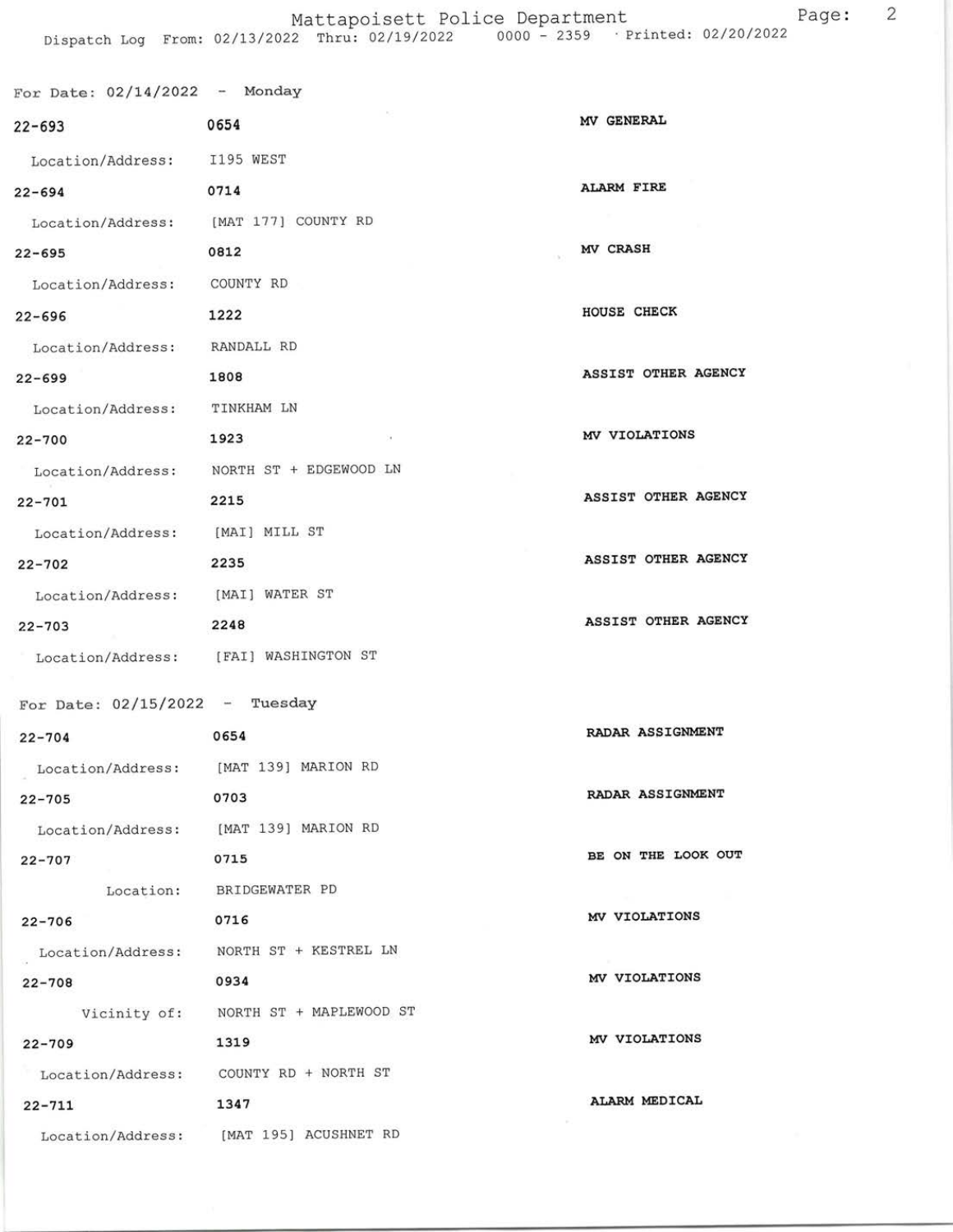| $22 - 712$                            | 1356                                      | <b>HEALTH/WELFARE</b>      |
|---------------------------------------|-------------------------------------------|----------------------------|
| Location/Address: HOLLY LN            |                                           |                            |
| $22 - 713$                            | 1438                                      | <b>HEALTH/WELFARE</b>      |
| Location/Address: [MAT 139] MARION RD |                                           |                            |
| $22 - 714$                            | 1440                                      | <b>ALARM FIRE</b>          |
|                                       | Location/Address: [MAT 146] BARSTOW ST    |                            |
| $22 - 715$                            | 1552                                      | LARCENY /FORGERY/ FRAUD    |
| Location/Address: [MAT 20] COUNTY RD  |                                           |                            |
| $22 - 716$                            | 1846                                      | GENERAL SERVICE            |
| Location/Address: NORTH ST            |                                           |                            |
| $22 - 717$                            | 1925                                      | 911-ABANDONED-HANGUP CALLS |
| Location/Address: BRANDT ISLAND RD    |                                           |                            |
| $22 - 718$                            | 2050                                      | BE ON THE LOOK OUT         |
| Location: WAREHAM                     |                                           |                            |
| $22 - 719$                            | and the state<br>2203                     | MV VIOLATIONS              |
|                                       | Location/Address: [MAT 13] FAIRHAVEN RD   |                            |
| $22 - 720$                            | 2236                                      | MV VIOLATIONS              |
|                                       | Location/Address: MARION RD + AUCOOT RD   |                            |
| For Date: $02/16/2022 -$ Wednesday    |                                           |                            |
| $22 - 721$                            | 0137                                      | BE ON THE LOOK OUT         |
| $\mathcal{L}_{\rm{c}}$                | Location: BERKLEY PD                      |                            |
| $22 - 722$                            | 0311                                      | SUSPICOUS MOTOR VEHICLE    |
|                                       | Location/Address: [MAT 101] INDUSTRIAL DR |                            |
| $22 - 723$                            | 0700                                      | RADAR ASSIGNMENT           |
|                                       | Location/Address: [MAT 139] MARION RD     |                            |
| $22 - 724$                            | 0804                                      | OFFICER WANTED             |
|                                       | Location/Address: [MAT 165] TALLMAN ST    |                            |
| $22 - 725$                            | 1148                                      | GENERAL SERVICE            |
| Location/Address: INDUSTRIAL DR       |                                           |                            |
| $22 - 726$                            | 1154                                      | GENERAL SERVICE            |
| Location/Address: MARION RD           |                                           |                            |
| $22 - 727$                            | 1405                                      | RADAR ASSIGNMENT           |
|                                       | Vicinity of: MATTAPOISETT NECK RD         |                            |
| $22 - 728$                            | 1443                                      | ALARM, BURGLAR             |

Page: <sup>3</sup>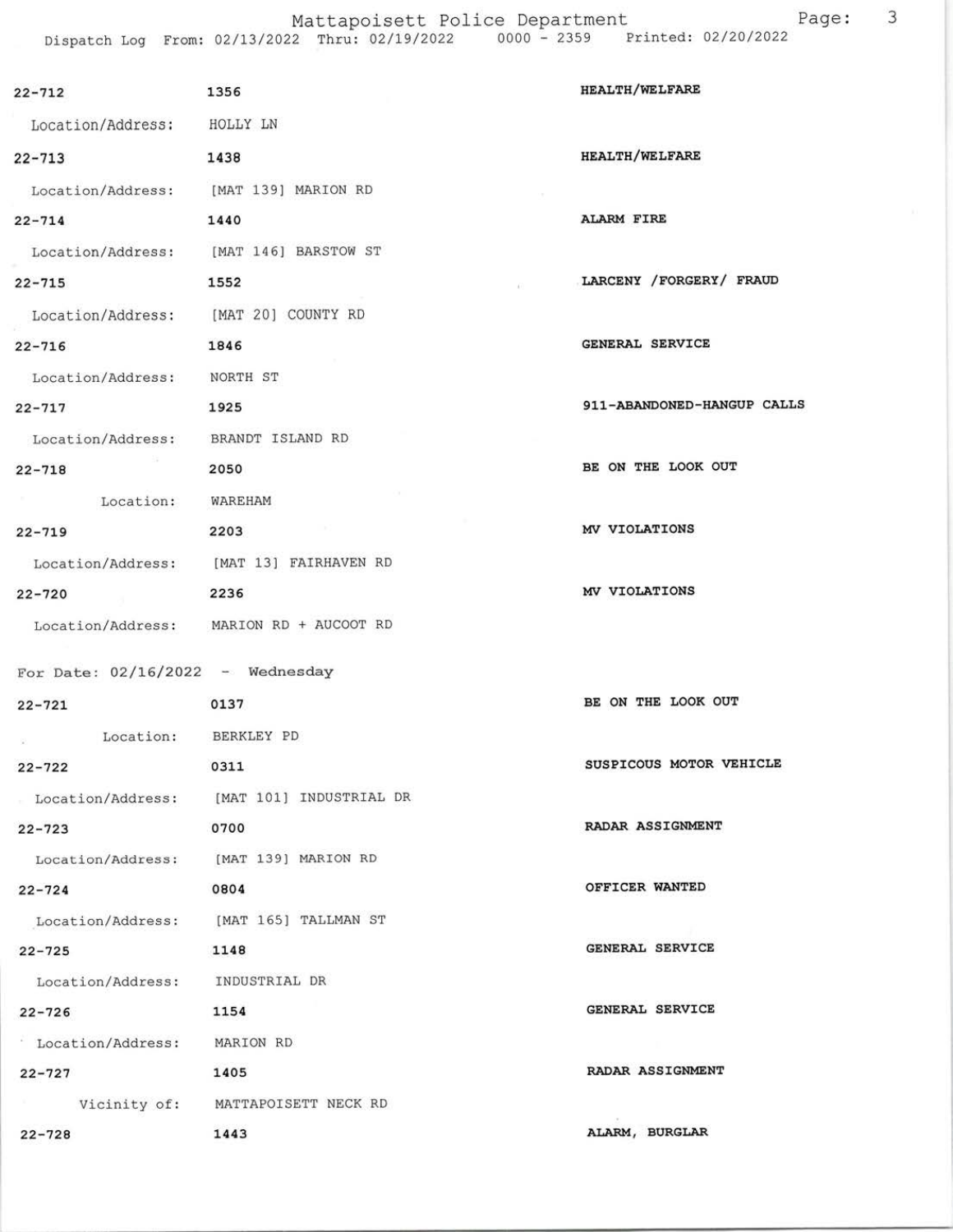## Mattapoisett Police Department Page: 4

| Location/Address: BRANDT ISLAND RD |                                            |                         |
|------------------------------------|--------------------------------------------|-------------------------|
| $22 - 729$                         | 1506                                       | GENERAL SERVICE         |
| Location/Address: TINKHAM LN       |                                            |                         |
| $22 - 730$                         | 1651                                       | MV VIOLATIONS           |
| Location/Address: BAY CLUB DR      |                                            |                         |
| $22 - 731$                         | 1948                                       | 911 CALL                |
| Location/Address: MELISSA ANNE LN  |                                            |                         |
| $22 - 732$                         | 2029                                       | SUSPICIOUS PERSONS      |
|                                    | Location/Address: NORTH ST + INDUSTRIAL DR |                         |
| $22 - 733$                         | 2103                                       | MV VIOLATIONS           |
|                                    | Location/Address: [MAT 291] FAIRHAVEN RD   |                         |
| For Date: $02/17/2022$ - Thursday  |                                            |                         |
| $22 - 734$                         | 0512                                       | <b>BUILDING CHECK</b>   |
|                                    | Location/Address: [MAT 79] FAIRHAVEN RD    |                         |
| $22 - 735$                         | 0659                                       | RADAR ASSIGNMENT        |
|                                    | Location/Address: [MAT 139] MARION RD      |                         |
| $22 - 736$                         | 0728                                       | MV VIOLATIONS           |
| Vicinity of: MARION RD             |                                            |                         |
| $22 - 737$                         | 0854                                       | GENERAL SERVICE         |
| Location/Address: AUCOOT RD        |                                            |                         |
| $22 - 738$                         | 0958                                       | ALARM, BURGLAR          |
| Location/Address: COUNTY RD        |                                            |                         |
| $22 - 739$                         | 1011                                       | GENERAL SERVICE         |
|                                    | ' Location/Address: [MAT 139] MARION RD    |                         |
| $22 - 741$                         | 1100                                       | LARCENY /FORGERY/ FRAUD |
| Location/Address: NORTH ST         |                                            |                         |
| $22 - 742$                         | 1232                                       | ANIMAL CONTROL          |
| Location/Address: ACUSHNET RD      |                                            |                         |
| $22 - 743$                         | 1247                                       | ALARM, BURGLAR          |
| Location/Address: NORTH ST         |                                            |                         |
| $22 - 744$                         | 1307                                       | GENERAL SERVICE         |
| Location/Address:                  | SHAW ST                                    |                         |
| $22 - 745$                         | 1349                                       | ALARM, BURGLAR          |
| Location/Address: MELISSA ANNE LN  |                                            |                         |

ś,

ä.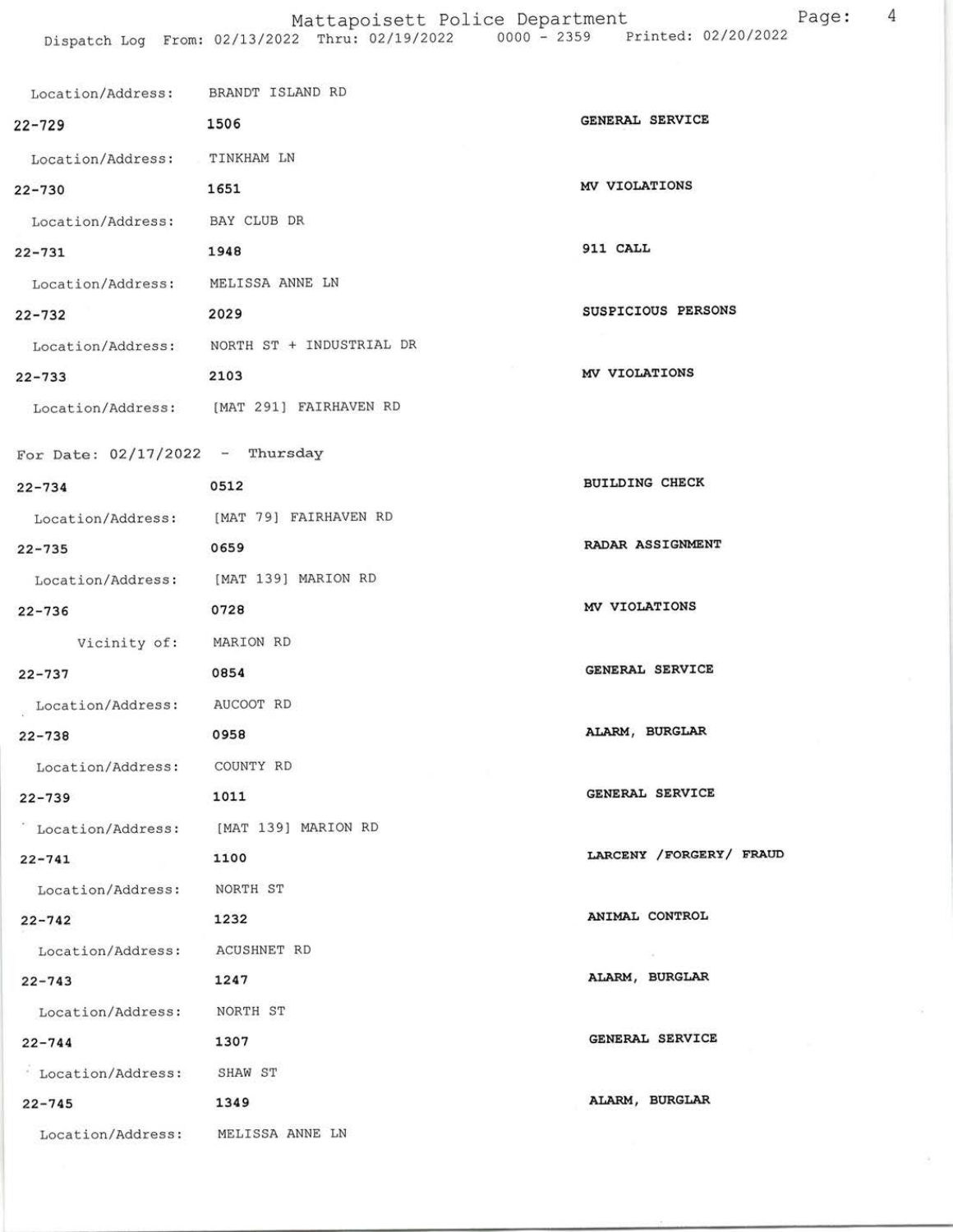Mattapoisett Police Department Page: 5 Dispatch Log From: 02/13/2022 Thru: 02/19/2022 0000 - 2359 Printed: 02/20/2022

| $22 - 746$                          | 1426                                  | FIRE, OTHER                |
|-------------------------------------|---------------------------------------|----------------------------|
| Location/Address: COUNTY RD         |                                       |                            |
| $22 - 747$                          | 1427                                  | MV VIOLATIONS              |
| Location/Address: NORTH ST          |                                       |                            |
| $22 - 748$                          | 1457                                  | ASSIST CITIZEN             |
| Location/Address: [MAT 1] COUNTY RD |                                       |                            |
| $22 - 749$                          | 1518                                  | MV VIOLATIONS              |
| Location/Address: NORTH ST          |                                       |                            |
| $22 - 750$                          | 1628                                  | CHILD SAFETY SEAT CHECK    |
| Location/Address: [MAT 1] COUNTY RD |                                       |                            |
| $22 - 751$                          | 1828                                  | MV VIOLATIONS              |
|                                     | Vicinity of: NORTH ST + SHADY OAK DR  |                            |
| $22 - 752$                          | 1840                                  | MV VIOLATIONS              |
|                                     | Vicinity of: NEDS POINT RD            |                            |
| $22 - 753$                          | 2019                                  | intoxicated party          |
|                                     | Location/Address: [MAT 271] COUNTY RD |                            |
| For Date: $02/18/2022 -$ Friday     |                                       |                            |
| $22 - 754$                          | 0344                                  | <b>BUILDING CHECK</b>      |
|                                     | Location/Address: [MAT 112] COUNTY RD |                            |
| $22 - 755$                          | 0640                                  | GENERAL SERVICE            |
| Vicinity of: RIVER RD               |                                       |                            |
| $22 - 757$                          | 0653                                  | DISABLED MV                |
|                                     | Vicinity of: LONG PLAIN RD            |                            |
| $22 - 756$                          | 0655                                  | RADAR ASSIGNMENT           |
|                                     | Location/Address: [MAT 139] MARION RD |                            |
| $22 - 758$                          | 0901                                  | FOLLOW UP INVESTIGATION    |
|                                     | Location/Address: [MAT 20] COUNTY RD  |                            |
| $22 - 759$                          | 0940                                  | GENERAL SERVICE            |
| Location/Address:                   | [MAT 139] MARION RD                   |                            |
| $22 - 760$                          | 1020                                  | 911-ABANDONED-HANGUP CALLS |
| Location/Address: INDUSTRIAL DR     |                                       |                            |
| $22 - 762$                          | 1242                                  | ALARM, BURGLAR             |
| Location/Address: HILTON AVE        |                                       |                            |
| $22 - 763$                          | 1256                                  | MV GENERAL                 |
|                                     |                                       |                            |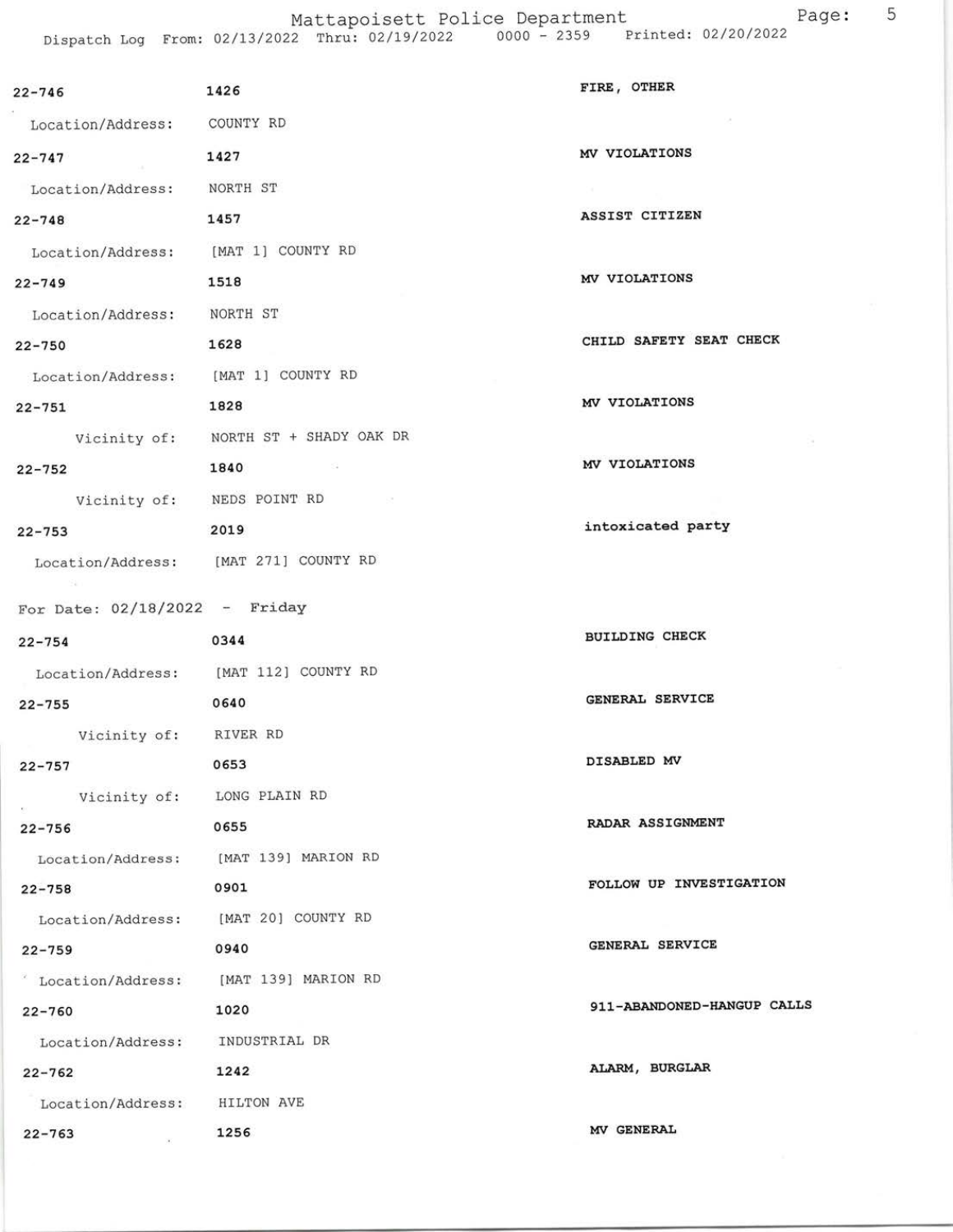## Mattapoisett Police Department Page: 6

 $\tilde{\mathbf{x}}$ 

| Location/Address: MATTAKISET RD       |                                                   |                                  |
|---------------------------------------|---------------------------------------------------|----------------------------------|
| $22 - 764$                            | 1304                                              | <b>GENERAL SERVICE</b>           |
| Location/Address: [MAT 1] COUNTY RD   |                                                   |                                  |
| $22 - 765$                            | 1416                                              | RADAR ASSIGNMENT                 |
| Location/Address: COUNTY RD           |                                                   |                                  |
| $22 - 766$                            | 1419                                              | A & B                            |
| Location/Address: [MAT 138] MARION RD |                                                   |                                  |
| $22 - 767$                            | 1509                                              | GENERAL SERVICE                  |
| Location/Address: DRISCOLL LN         |                                                   |                                  |
| $22 - 768$                            | 1538                                              | MV GENERAL                       |
|                                       | Location/Address: AUCOOT RD + BOWMAN RD           |                                  |
| $22 - 769$                            | 1539                                              | LARCENY / FORGERY / FRAUD        |
| Location/Address: [MAT 1] COUNTY RD   |                                                   |                                  |
| $22 - 770$                            | 1630                                              | GENERAL SERVICE                  |
| Location/Address: INDUSTRIAL DR       |                                                   |                                  |
| $22 - 771$                            | 1808                                              | FIRE, OTHER                      |
| Location/Address: CRYSTAL SPRING RD   |                                                   |                                  |
| $22 - 772$                            | 1928                                              | RADAR ASSIGNMENT                 |
|                                       | Location/Address: ACUSHNET RD + CRYSTAL SPRING RD |                                  |
| $22 - 773$                            | 1953                                              | DPW, WATER, TREE, ALL TOWN DEPT. |
| Location/Address: BRIAR RD            |                                                   |                                  |
| $22 - 774$                            | 2005                                              | FOLLOW UP INVESTIGATION          |
| Location/Address:                     | NORTH ST                                          |                                  |
| $22 - 775$                            | 2030                                              | MV CRASH                         |
|                                       | Location/Address: NORTH ST + COUNTY RD            |                                  |
| $22 - 776$                            | 2217                                              | MV GENERAL                       |
| Location/Address: [MAT 60] COUNTY RD  |                                                   |                                  |
| For Date: $02/19/2022 -$ Saturday     |                                                   |                                  |
| $22 - 777$                            | 0145                                              | SUSPICOUS MOTOR VEHICLE          |
|                                       | Location/Address: [MAT 97] FAIRHAVEN RD           |                                  |
| $22 - 778$                            | 0424                                              | <b>BUILDING CHECK</b>            |
|                                       | .Location/Address: [MAT 79] FAIRHAVEN RD          |                                  |
| $22 - 779$                            | 0552                                              | BE ON THE LOOK OUT               |
| Location/Address: [MAT 1] COUNTY RD   |                                                   |                                  |